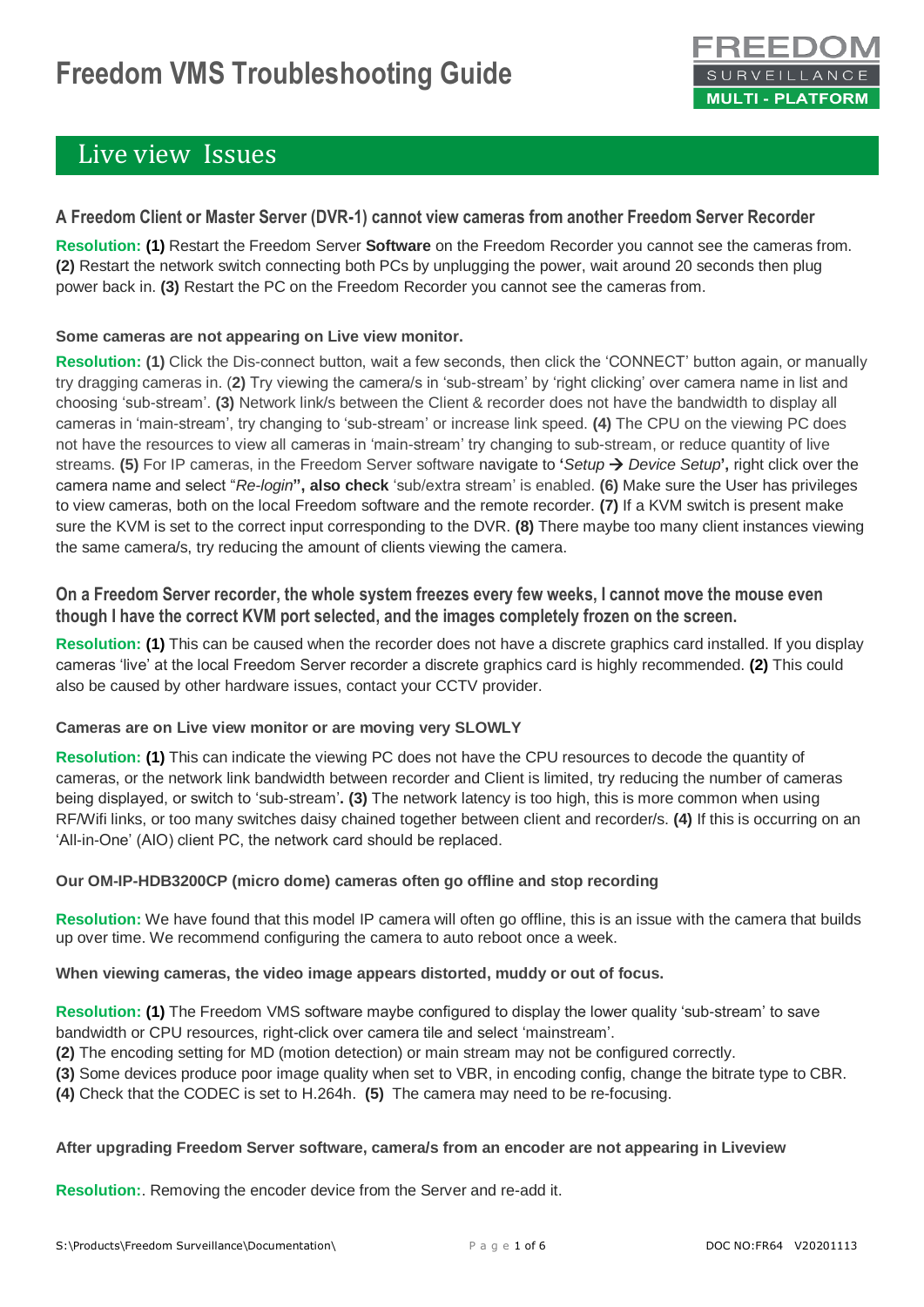**I cannot open a camera by dragging it from an eMap.** 

**Resolution** 1. The User may not have permission to view the camera.

2. The Hyperlink is no longer valid or configured correctly, this can happen if the device the hyperlink was configured for was removed then re-added, or a config from another recorder has been imported. You must remove the existing hyperlink and then re-configured the hyperlink in 'Emap setup', then close & re-open the eMap window.

**When dragging eMap hyperlinks I receive a "Action cannot be completed….Program is busy" message.** 

**Resolution** : This is often caused by either network performance bottlenecks or the CPU on the PC is overloaded. This can often be caused by either a slow non-gigabit switch, or by daisy chaining too many switches together. Remember, when network switches are daisy chained together each switch down the line must push through not only the traffic from devices directly connected to it, but also the entire bandwidth of all the switches up the line of switches, and this last switch must also be capable of pushing through all this data in a short period of time without delay. This performance metric is often referred to as the switches 'forwarding rate'.

**I cannot see the camera list in live view or some graphical user interface elements/buttons are missing.**

#### **Resolution: 1.** User does not have permissions for the selected items.

**2**. Navigate to the folder where the program is installed, right click over the main program file i.e. 'FreedomClient.exe' or 'FreedomSvr.exe', select properties, then click on the 'Compatibility' tab and tick 'Disable display scaling', then Apply. This occurs when the DPI scaling (text size) is not set to 100%.

**The iFreedom mobile app is not working or transcoded playback from Freedom Client is not available**

#### **Resolution :**

- 1. Make sure TCP and Transcode port has been port-forwarded on Internet Router.
- 2. Make sure firewall is not blocking the Freedom SVR TCP or Transcode port.
- 3. Restart Freedom Server software, then wait approximately 30 seconds, then try iFreedom again.
- 4. If this didn't fix the issue try restarting the Server PC.
- 5. If still not working restart router/switch(wait 5 minutes or up to 12 minutes for NBN).
- 6. If using 'Freedom Lite' version, and you have tried all of above, in some environments installing Freedom Lite version V3.5.16110 may resolve the issue.

### Playback / Download Issues

#### **Downloading /export fails, or file size indicates "0"**

**Resolution: (1)** You may not have any space left on your download destination drive, check how much free space you have & remove files using File Manager. **(2)** Try selecting a slightly different begin & end time. **(3)** Make sure no camera NAMES include '**/**' or '**\**' characters or **BLANK** Leading or trailing **spaces**.

#### **Black holes appear in playback timeline**

**Resolution: (1)** If using any of the following models OM1008S, OM1004S, OM1516, OM1616, OM1204/08, upgrade to Freedom VMS software to V3.4.1.071 or higher & make sure the recorder has the latest firmware installed. **(2)** If camera is an IP camera or from an encoder, this can indicate network instability, ensure you have a quality link between camera and recorder, if the camera is from an encoder ensure network link has a Gigabit link.

**Video from an Omega Recorder seems to randomly flicker between SD and HD or (4:3 to 16:9)**

**Resolution:** This issue can occur when both 'main-stream' and 'sub-stream are being recorded. In the Freedom VMS software navigate to *Device Setup*, click on the device, then click the '*Advanced'* button then tick the '*Change substream record mode priority*' tick box.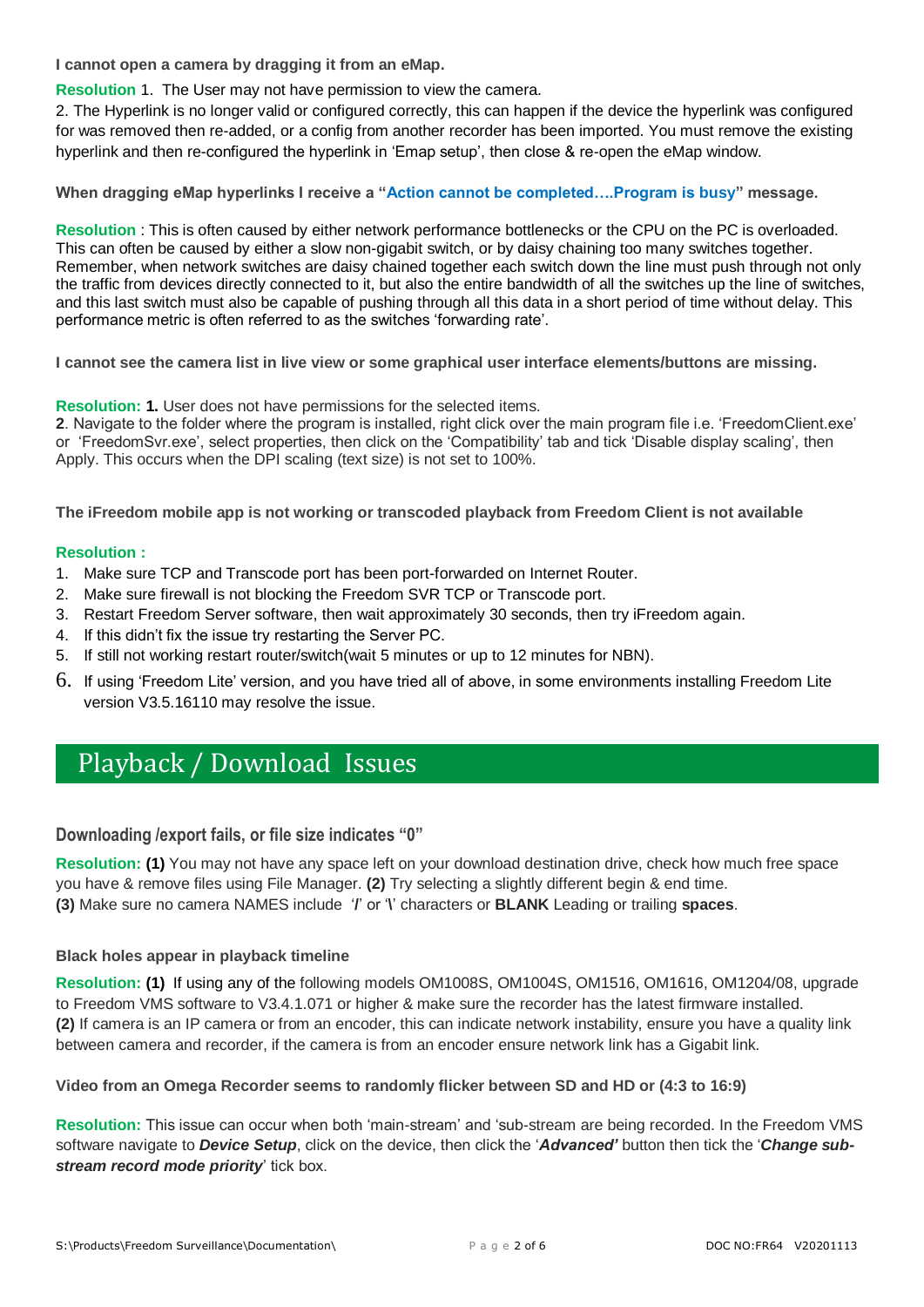**When trying to download footage from an Omega Recorder, I receive a 'Fail to download…' message.**

**Resolution: (1)**This sometimes occurs when the footage contains an IVS event, try using the '*Download files'* button located at the bottom right of the Download window. **(2)** Check that the User the recorder is added as, has download rights.

**When trying to add an embedded recorder or other device I receive an IP or port error message. Resolution:**

- Check IP address and TCP port you are entering is correct.
- On DVR ensure confirm IP address, Gateway, DNS and TCP ports are correct.
- Do **NOT** edit an existing device entry, delete the device and re-add.
- Turn off all network switches the device is connected through, wait 10 seconds then power up again and wait 5 minutes and try again.

**When attempting to playback video from an Omega recorder, it says there is no footage available for the selected date, but I know there is footage available from that date at the local DVR**

**Resolution: (1)** You, or the user account used in the network client does not have permission to download footage.

**On a Freedom Client while trying to playback footage from a Freedom Server I get a black screen or intermittent login errors and I have checked that the Usernames & passwords are correct.**

**Resolution:** Network conditions may have changed, try re-starting the remote Freedom Server / recorder. Note: any time you ever change the TCP, Transcode or IP address on a Recorder you must restart the recorder

#### **Cannot backup certain cameras. I checked that User has permission to backup and the camera is not hidden(covert).**

**Resolution:** There may be an Illegally named camera in recorder setup (ie '/' '?' etc in camera name)

**When playing back cameras timeline indicator jumps intermittently, or time synchronization is not working or the time 'jump' button is not working correctly.**

#### **Resolution:**

- **1.** If version of Freedom is older than V3.3 & the jump occurs when motion is encountered you need to upgrade to latest version.
- **2.** Time synchronization may not be configured correctly, refer to ['Time Synchronization Rules'](http://www.camvex.com.au/manuals/freedom/Time%20Synchronization%20RULES.pdf) document.
- **3.** May indicate 2 devices maybe pushing different times to the same recorder.
- **4.** If version of Freedom is older than V3.3 & the jump occurs when motion is encountered you need to upgrade to latest version.
- **5.** Hard disk drive or index maybe corrupt or faulty.
- **6.** The Schedule is set to recorder 'Motion' Only.
- **7.** The footage 'type' filter option is **NOT** set to '**All'**. i.e. motion or alarm only
- **8.** The encoding settings for '**normal'**, '**motion'** or '**alarm'** are configured differently, for best results make the same.
- **9.** There is a mixture of old and new capture cards which can cause this behaviour.

#### **While playback footage using the Local Player I get a 'Don't support this format' error**

#### **Resolution:**

- 1. The footage is from an Omega IP camera with updated H.264 markers, upgrade to latest version of Freedom.
- **2.** The footage your trying to playback is not support or was not downloaded using the Freedom VMS software.

#### **The AVI converter does not work (known issue)**

Currently the AVI converter does not support the H.265 CODEC, check that H.264H is selected. Currently the AVI converter does not support cameras that use the ONVIF protocol.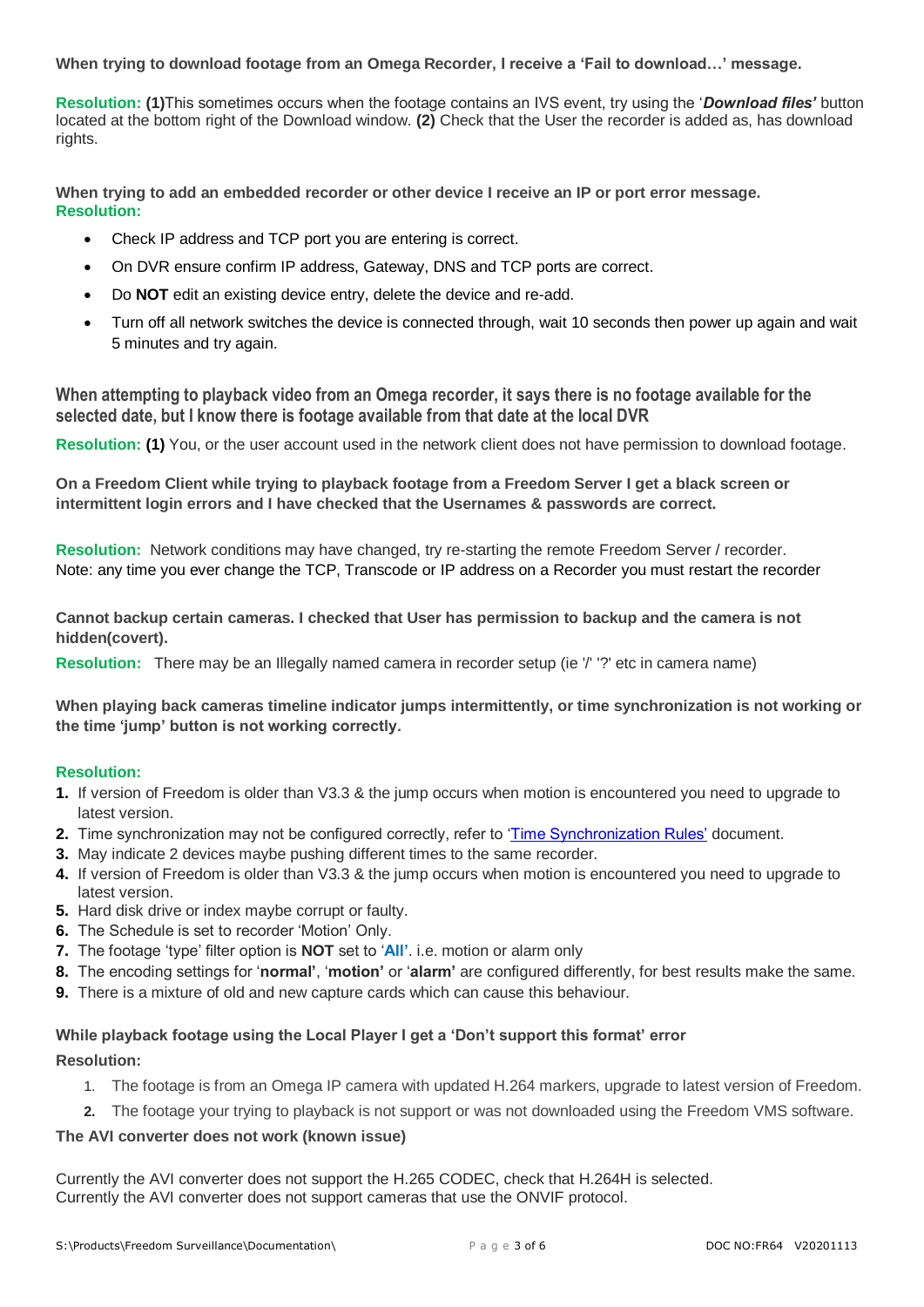**While trying to view footage from a HDD removed from a Freedom SVR, using the 'Freedom HDD Viewer' on the Freedom Client software there are no cameras being display in the camera list.**

**Resolution:** This may be resolved by temporarily inserting the HDD in a Freedom Server (while the Freedom Server software is closed), then open the Freedom VMS '*Disk Manager'* application and re-adding the HDD to the allocated drives. (Make sure you remove that disk after allocation is complete & before the Freedom Server software is reopened)

### Adding Devices & Installation

**I cannot connect to (or add) a Freedom Server or IP camera from a Client or Server acting as a Client (Master Server) even though you can ping the network address.** 

#### **Resolution:**

- Try restarting the server that you cannot connect to, also Try restarting Freedom software on the current PC.
- Temporarily disable Windows firewall and try again if it works you need to re-apply firewall exceptions to remote server.
- Check all the IP settings on each device again, you can also try restarting the network switch.
- Temporarily unplug remote device from network, then try PINGing the device IP address (confirm no duplicate IP on network)
- If this doesn't work there may be an issue with the cable, try another cable direct to device.

**New cameras have been added or renamed, but they are not appearing in the device list of any Clients or Slave Servers.**

**Resolution:** You must re-synchronize the camera list on all *Clients* and '*slave Freedom Servers'* looking at Freedom Server that has been modified.

**Cannot add an ONVIF camera or see a video stream from an ONVIF camera.** 

#### **Resolution:**

- 1. Confirm camera and firmware is ONVIF Profile S compliant. See Freedom VMS **ONVIF** [compatibility Guide](http://www.freedomvms.com/manuals/Freedom%20VMS%20ONVIF%20compatability%20Guide.pdf)
- 2. Both the recorder and the ONVIF camera must be **time synchronized** to the same time source. ONVIF cameras must use [NTP](https://en.wikipedia.org/wiki/Network_Time_Protocol) which is configured on the camera. (check the time is the same on both the NVR & the IP camera)
- 3. You may need to configure a **customized Profile**, See ["Adding ONVIF cameras to Freedom VMS"](http://www.freedomvms.com/manuals/Adding%20an%20ONVIF%20IP%20camera%20to%20Freedom%20Server.pdf) guide.
- 4. Make sure **firewall exceptions** are configured correctly for the type of network, you have i.e. Private, Domain etc. See User Manual for details
- 5. The ONVIF implementation on the camera & Freedom VMS are not compatible, make sure the latest firmware version is installed on the IP camera

**After adding a camera or while trying to add a camera, I get a licence error appear on the screen.** 

**Resolution :** You do not have enough licences, contact your dealer. Or your system has been configured incorrectly and cameras that are not intended to be recorded are set to record therefore taking up additional licence/s. Or the USB dongle is missing or not plugged in correctly.

**When trying to add a device I get a message similar to 'Not a valid device' or 'Invalid Device'.** 

**Resolution** : This can be caused by trying to add a non MAC registered device, or the PC cannot get to the MAC registration web portal to check the devices licensing status, when adding a device to the Freedom Client software the PC must have internet access. This error can also occur if the device you are adding is not a supported device, consult your dealer for advice. If using a '*proxy server'*, temporarily disable while attempting to add the device.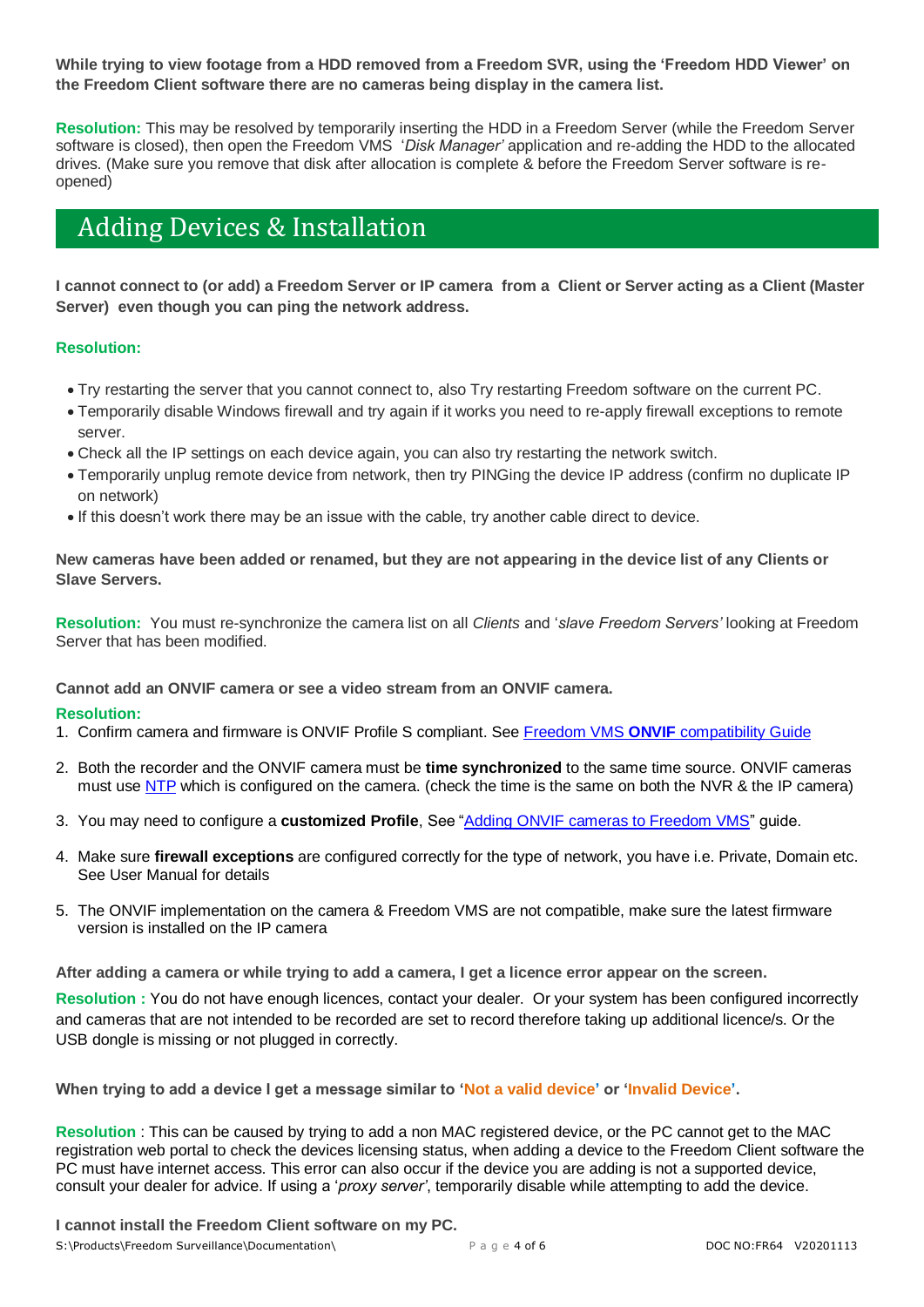**Resolution :** Restart your PC and try again. If installing on a limited Windows User account install the '**32bit**' version NOT the 64bit version. On some systems the installation may be blocked by 'SmartScreen', if so, there is usually a '*More info'* option that you must click to allow the installation. Consult your I.T administrator for help.

## Not Recording

#### **The system is not recording, or there is a red cross on the camera icon.**



#### **Resolution:** This can be caused by a few issues.

If the camera is an IP camera or a BNC camera connected to an encoder this may indicate a network issue, check all network links, this can also be caused by an IP address conflict, check no other devices are using the IP camera or encoders IP address. This can also be caused by a HDD recording disk failure, normally the system is designed to move to the next HDD when an error is detected, but in some instances the system may stop recording, check all HDD recording disk health status.

### Misc

**A message appears on screen stating "HDD too busy: drive x".**

**Resolution:** This often indicates a corrupt or faulty recording hard disk drive, this can be a serious issue. You will usually see some form of HDD error in the Freedom logs and/or the 'Windows System' logs (usually system event ID 7,9,11,15,51).

1.(possible temporary fix) Using 'Freedom Disk Manager', try removing the effected HDD from the 'Allocated disks' list, then re-add the same drive, which forces an 'index' rebuild and see if this fixes the issue, if it does, this drive should be monitored to see if this issue re-occurs, if so a technician should be actioned to replace the drive as soon as possible, your recording retention period will be affected.

2. Performing a '**FULL'** format may fix the issue, which adds any bad sectors to a 'sector exclusion table': **Warning**: formatting a HDD will erase all footage data.

**Note**: upgrading to the latest Freedom Server version significantly reduces HDD I/O requests.

**When navigating to Playback from 'Live view' screen you notice a large delay before the Playback screen opens.**

**Resolution:** This often indicates a corrupt or faulty recording hard disk drive, this is a serious issue. You will usually see some form of HDD error in the Freedom logs and/or the 'Windows System' logs. Using 'Freedom Disk Manager', try removing the effected HDD from the 'Allocated disks' list, then re-add the same drive, which forces an 'index' rebuild and see if this fixes the issue, if it does, this drive should be monitored to see if this issue re-occurs, if so a technician should be actioned to replace the drive as soon as possible, your recording retention period will be affected.

#### **As soon as the Freedom software opens I get a message stating 'Please modify System setup. You require permission from Administrator to full control'.**

**Resolution:** This is most often caused by the removal or change of the specified save 'path' location. You must check specified save locations are still correct and accessible.